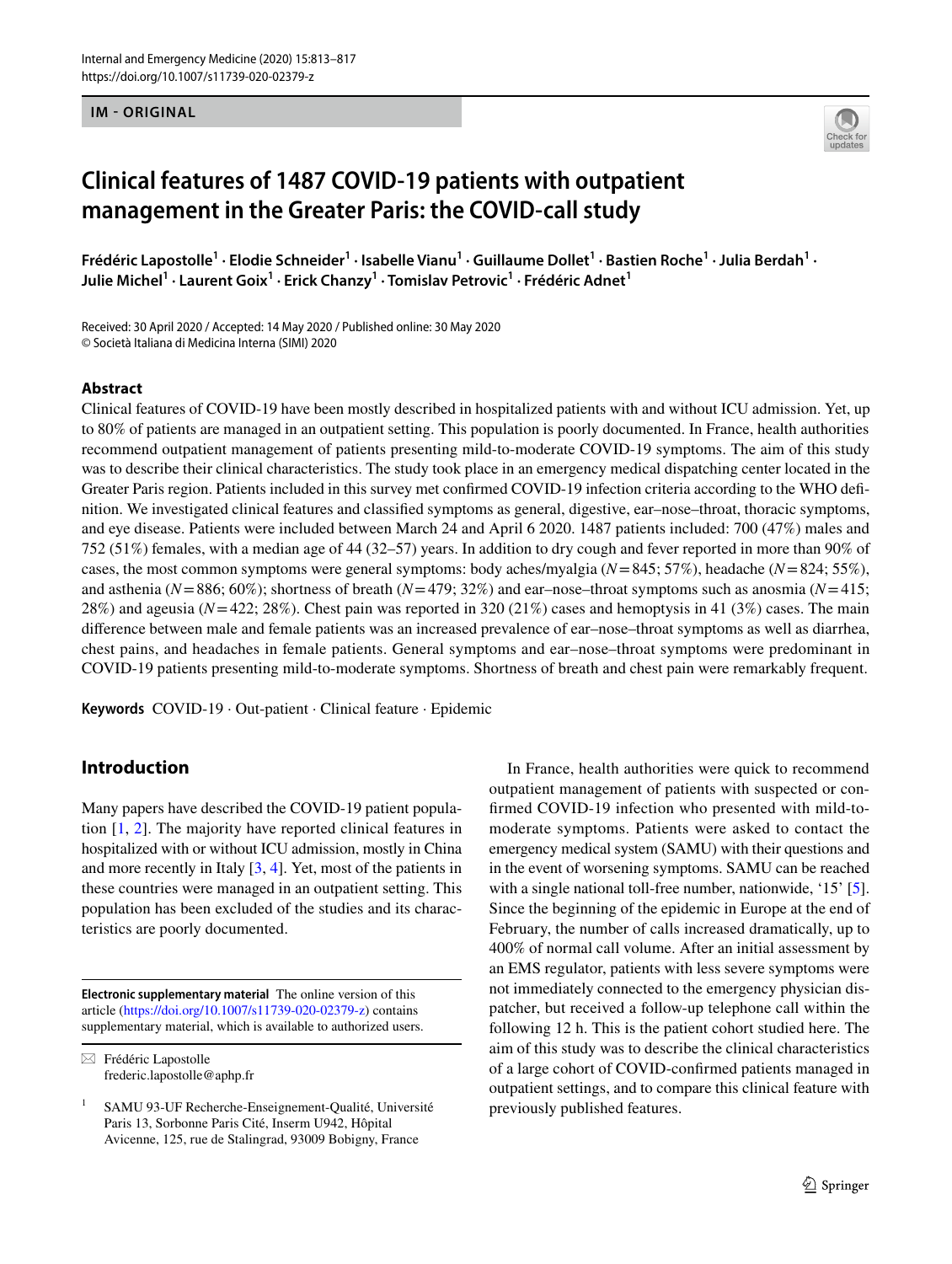## **Methods**

### **Site**

The study took place in SAMU 93 emergency medical dispatching center located in the Seine-Saint-Denis district of the Greater Paris, north-east of Paris proper. This district encompasses a population of 1.6 million for an area of 236  $\text{km}^2$ , making it one of the most densely populated districts in France; it is also the most socioeconomically disadvantaged district. Our call center received 750,000 calls in 2019, resulting in the management of 250,000 patients.

### **Procedure**

During the study period, patients were included in our prospective observational survey if they met confrmed COVID-19 infection criteria according to the WHO defnition, i.e., positive PCR or fever (during the last 48 h) and dry cough [\(https://www.who.int](https://www.who.int)). We investigated clinical features and classifed symptoms as general symptoms (body aches/myalgia, headache, and asthenia), digestive symptoms (anorexia, nausea, vomiting, and diarrhea), ear–nose–throat symptoms (pharyngalgia, rhinopharyngitis, anosmia and ageusia), respiratory and chest symptoms (shortness of breath, chest pain, and hemoptysis), and eye disease. Finally, the decision whether or not to transfer the patient to the hospital was recorded. As patients were asked to call back the SAMU in case of worsening symptoms, only the frst call was considered an inclusion criterion. Patients were included between March 24 and April 6.

#### **Analysis and ethics**

Our primary aim was to compare clinical features of COVID-19 infection in male and female patients. We also compared clinical features based on the main inclusion criteria, positive PCR vs clinically confrmed COVID-19.

The aim was to include 1500 consecutive patients. The management of the patients was not afected by the study. According to French law, the study was recorded at the Commission Nationale Informatique et Liberté (CNIL 1881609), the French national data protection authority. Qualitative date was compared using a Chi-square test; quantitative date was compared using a Student *T* test. A  $p$  value < 0.05 was considered as signifcant. Results are expressed as *N* (%) or median (IQ). Statistical analysis was performed using R 3.6.3.

## **Results**

During the study period, 5104 patients were screened as having no signs of severity and 1487 (29%) were included: 700 (47%) patients were male and 752 (51%) were female (missing data:  $N = 35$ ) with a median age of 44 (32–57) years. Among these patients, 28 (2%) were aged under 16 years and 12 (1%) under 10. COVID-19 infection was diagnosed according to clinical symptoms (fever  $+\text{cough}$ ) in 1351 (91%) cases and according to PCR test in 197 (13%) cases.

In addition to dry cough and fever (inclusion criteria) reported in more than 90% of cases, the most common symptoms were general symptoms: body aches/myalgia (*N* = 845; 57%), headache (*N* = 824; 55%), asthenia  $(N=886; 60\%)$ ; ear–nose–throat symptoms such as anosmia (*N*=415; 28%), ageusia (*N*=422; 28%), ageusia and anosmia (*N*=335; 23%), and shortness of breath (*N*=479; 32%). Chest pain was reported in 320 (22%) cases and hemoptysis in 41 (3%) cases. Complete results are reported in Fig. [1](#page-2-0). The main diference between male and female patients was the prevalence of ear–nose–throat symptoms (Table [1](#page-3-5)). Chest pain and headaches were also more frequent in female patients.

After assessment by phone, 83 (6%) patients were transferred to the hospital, without signifcant diference in terms of gender.

Results of the comparison between clinical features in patients with positive PCR and those with clinically confrmed COVID-19 are reported in the Supplementary Annexes. Patients with positive PCR were younger and complained less frequently of body aches and asthenia and more frequently of vomiting and shortness of breath.

# **Discussion**

The clinical features of COVID-19 infection in this large cohort of patients managed in outpatient settings were extremely varied. As previously reported, general symptoms, i.e., fu-like symptoms such as fever, cough, and asthenia, and body aches and headaches were the most frequent symptoms. Female patients were more likely to present ear–nose–throat symptoms, chest pain, and headaches than male patients.

Our frst aim was to describe the symptoms observed in patients who received outpatient care. We were able to complete this goal, as only 5% of patients were transferred to the hospital after medical evaluation by the emergency physician dispatcher. As 80% of COVID-19 patients worldwide are managed in outpatient settings, we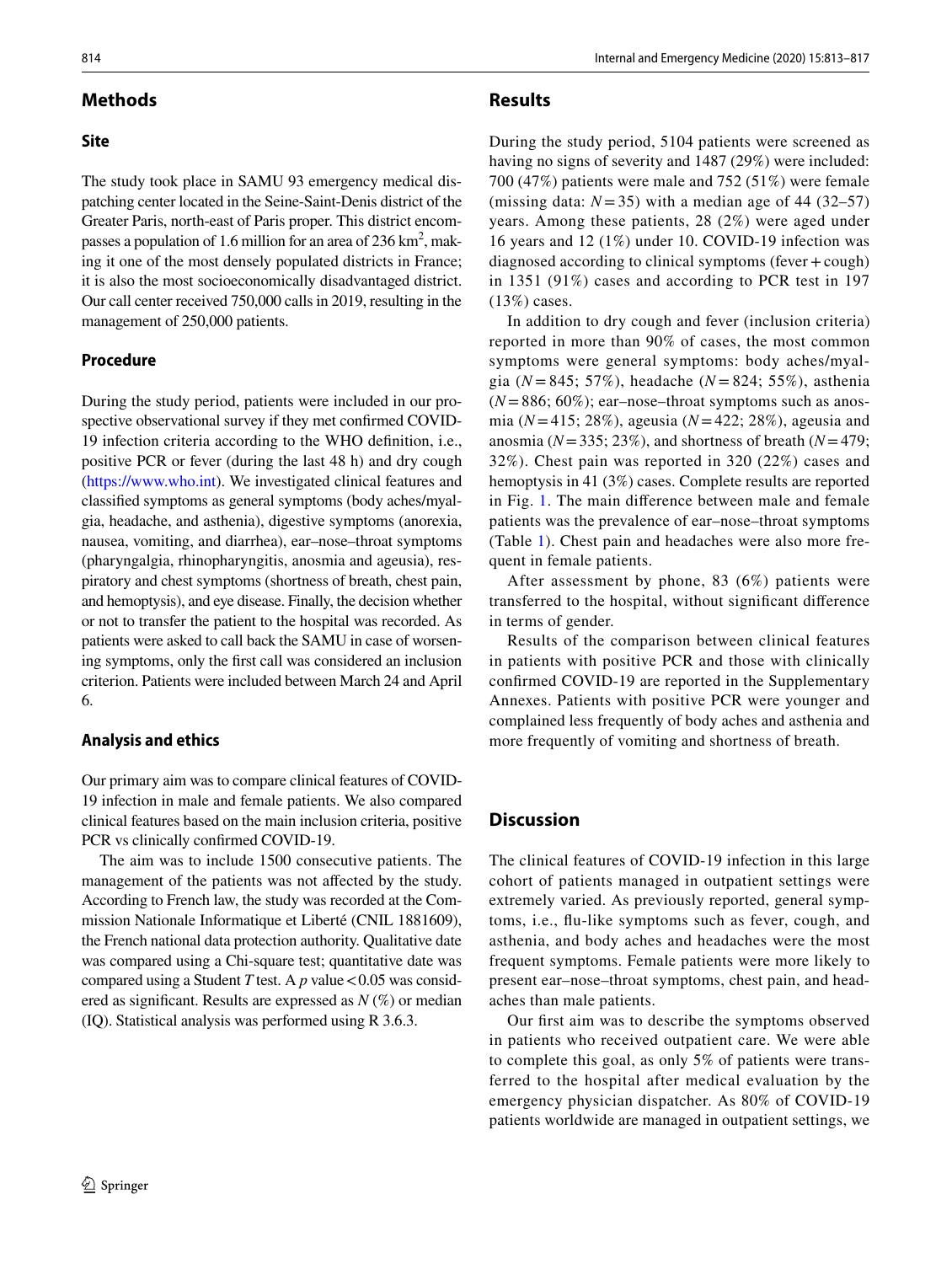

<span id="page-2-0"></span>**Fig. 1** Symptom prevalence in a cohort of COVID-19 patients managed in outpatient settings (*N*=1487). Results are presented by rate with a 95% confdence interval

postulate that the clinical features described here apply to most COVID-19 patients. Consequently, in our study, sex ratio is close to the global population. It contrasts with the in-hospital patient population which is predominantly male in ICU and other hospital departments [[4,](#page-3-3) [6](#page-3-6)[–8\]](#page-3-7).

Anosmia and ageusia have become cardinal signs of COVID-19, but these symptoms were under-reported in the frst papers from China. Its prevalence was higher in our fndings than previously reported in Chinese and Italian papers, which report these symptoms in 5–6% and 19% of cases, respectively [[9](#page-3-8), [10](#page-3-9)]. These symptoms appear to be more prevalent in patients presenting mild-to-moderate symptoms [[11](#page-3-10)]. The physiopathology of anosmia and ageusia is still unclear. As this symptom is infrequent in clinical practice, it should be considered a sensitive diagnostic criterion [[10\]](#page-3-9).

A few recent papers have described the clinical features of mild-to-moderate COVID-19 in hospitalized patients [[12](#page-3-11)–[14](#page-3-12)]. General symptoms such as anosmia, asthenia, headaches, and myalgia were the most frequently reported symptoms. A score based on these symptoms has been proposed [\[13\]](#page-3-13).

Chest pain was frequent, occurring in 20% of cases, and can be explained by pulmonary disease and severe coughing. However, specifc injuries such as pericarditis and myocarditis as well as pulmonary embolism have been found [[15–](#page-3-14)[17](#page-4-0)]. Cardiovascular complications seem to be largely involved in critical outcome [\[18](#page-4-1)]. Nevertheless, we currently are unsure of the relevance of investigating chest pain with electrocardiogram and echocardiography in paucisymptomatic patients. Moreover, due to the high

prevalence of chest pain, it was unrealistic to propose systematic investigations.

Hemoptysis was not uncommon. Recent emergency medicine papers on pulmonary embolisms, which is the most frequent cause of hemoptysis in emergency medicine, reveal that hemoptysis occurred in 2–8% of pulmonary embolisms [[19,](#page-4-2) [20\]](#page-4-3).

# **Limitations**

The main limit of this study is the lack of defnitive COVID infection confrmation by RT-PCR. However, we based ourselves on the WHO's inclusion criteria. The second limit is the lack of clinical assessment. Symptoms were reported by patients and not directly recorded by a physician. Due to the overload of the emergency medical system, we opted to employ this more realistic strategy. For this reason, we decided to manage these patients at home, in an outpatient setting. The third limit is the lack of follow-up. For similar reasons, this was not feasible.

## **Conclusion**

In this original and large cohort of confrmed COVID-19 patient population managed in outpatient settings in the greater Paris area, symptoms were diferent from those previously reported. Digestive and ear–nose–throat symptoms were frequent.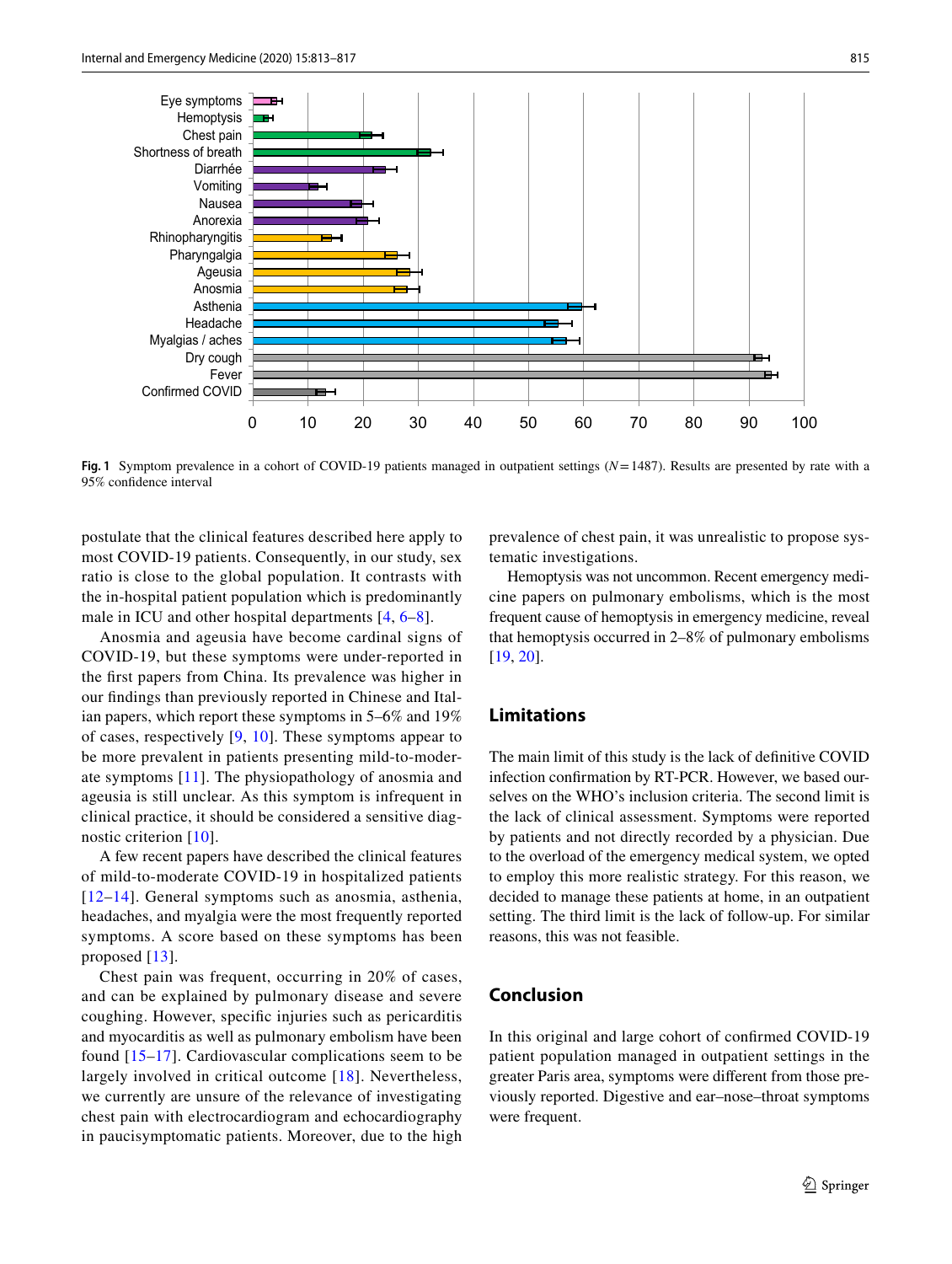|                                | Male       | Female     | $\boldsymbol{p}$ |
|--------------------------------|------------|------------|------------------|
| N                              | 700 (48%)  | 752 (52%)  |                  |
| Age (years)                    | 44 [32-57] | 41 [30-54] | 0.3              |
| Inclusion criteria             |            |            |                  |
| COVID-confirmed                | 81 (11%)   | 109 (14%)  | 0.1              |
| Dry cough                      | 661 (94%)  | 707 (94%)  | 0.8              |
| Fever                          | 658 (94%)  | 686 (91%)  | 0.06             |
| General symptoms               |            |            |                  |
| Ache/myalgia                   | 379 (54%)  | 444 (59%)  | 0.07             |
| Headache                       | 341 (49%)  | 462 (61%)  | < 0.0001         |
| Asthenia                       | 430 (61%)  | 434 (58%)  | 0.2              |
| Digestive symptoms             |            |            |                  |
| Anorexia                       | 156 (22%)  | 149 (20%)  | 0.3              |
| <b>Nausea</b>                  | 122 (17%)  | 166 (22%)  | 0.03             |
| Vomiting                       | 75 (11%)   | 93 (12%)   | 0.4              |
| Diarrhea                       | 153 (22%)  | 199 (26%)  | 0.047            |
| Ear-nose-throat symptoms       |            |            |                  |
| Pharyngalgia                   | 159 (23%)  | 218 (29%)  | 0.008            |
| Rhinopharyngitis               | 85 (12%)   | 122 (16%)  | 0.03             |
| Anosmia                        | 169 (24%)  | 237 (32%)  | 0.002            |
| Ageusia                        | 176 (25%)  | 238 (32%)  | 0.007            |
| Respiratory and chest symptoms |            |            |                  |
| Shortness of breath            | 213 (30%)  | 250 (33%)  | 0.3              |
| Chest pain                     | 127 (18%)  | 181 (24%)  | 0.007            |
| Hemoptysis                     | 22(3%)     | 17(3%)     | 0.4              |
| Eye disease                    | 24 (3%)    | 38 (5%)    | 0.2              |
| Transfer hospital              | 35(5%)     | 44 (6%)    | 0.6              |

<span id="page-3-5"></span>**Table 1** Comparison of symptom prevalence between male and female patients in a cohort of COVID-19 patients managed in outpatient settings (*N*=1487)

Results are presented as *N* (%) or [IQ]

**Author contributions** All authors have made substantial contributions to: the conception and design of the study (FL, FA), acquisition of data (DG, RB, BJ, MJ, GL, CE), analysis and interpretation of data (SE, FL) drafting the article (FL), revising it critically for important intellectual content (FA, VI, PT); fnal approval of the version to be submitted (LF, SE, VI, DG, RB, BJ, MJ, GL, CE, PT, AF).

## **Compliance with ethical standards**

**Conflict of interest** LF: Astra-Zeneca, Bayer, BMS, Boehringer-Ingelheim, Lilly, Medtronic, Merck-Serono, Mundipharma, Novartis, Pfzer, Serb, Telefex, The Medicine Company and other authors declare that they have no confict of interest.

**Statement of human and animal rights** The study was recorded and conducted according to the rules of the French National Committee for Informatic and Liberty (CNIL 1881609).

**Informed consent** In this study, formal consent was not required.

# **References**

- <span id="page-3-0"></span>1. Zhou F, Yu T, Du R, Fan G, Liu Y, Liu Z et al (2020) Clinical course and risk factors for mortality of adult inpatients with COVID-19 in Wuhan, China: a retrospective cohort study. Lancet Lond Engl 28395(10229):1054–1062
- <span id="page-3-1"></span>2. Bedford J, Enria D, Giesecke J, Heymann DL, Ihekweazu C, Kobinger G et al (2020) COVID-19: towards controlling of a pandemic. Lancet Lond Engl 395(10229):1015–1018
- <span id="page-3-2"></span>3. Grasselli G, Zangrillo A, Zanella A, Antonelli M, Cabrini L, Castelli A et al (2020) Baseline characteristics and outcomes of 1591 patients infected with SARS-CoV-2 admitted to ICUs of the Lombardy Region, Italy. JAMA 323:1574–1581
- <span id="page-3-3"></span>4. Guan W-J, Ni Z-Y, Hu Y, Liang W-H, Ou C-Q, He J-X et al (2019) Clinical Characteristics of coronavirus disease 2019 in China. N Engl J Med 382:1708–1720
- <span id="page-3-4"></span>5. Adnet F, Lapostolle F (2004) International EMS systems: France. Resuscitation 63(1):7–9
- <span id="page-3-6"></span>6. Wang D, Hu B, Hu C, Zhu F, Liu X, Zhang J et al (2020) Clinical characteristics of 138 hospitalized patients with 2019 novel coronavirus-infected pneumonia in Wuhan, China. JAMA 323:1061–1069
- 7. Wu C, Chen X, Cai Y, Xia J, Zhou X, Xu S et al (2020) Risk factors associated with acute respiratory distress syndrome and death in patients with coronavirus disease 2019 pneumonia in Wuhan, China. JAMA Intern Med e200994
- <span id="page-3-7"></span>8. Han R, Huang L, Jiang H, Dong J, Peng H, Zhang D (2020) Early clinical and CT manifestations of coronavirus disease 2019 (COVID-19) pneumonia. AJR Am J Roentgenol 1–6. [https](https://www.ajronline.org/doi/full/10.2214/AJR.20.22961) [://www.ajronline.org/doi/full/10.2214/AJR.20.22961](https://www.ajronline.org/doi/full/10.2214/AJR.20.22961)
- <span id="page-3-8"></span>9. Vaira LA, Salzano G, Deiana G, De Riu G (2020) Anosmia and ageusia: common fndings in COVID-19 patients. Laryngoscope. <https://doi.org/10.1002/lary.28692>
- <span id="page-3-9"></span>10. Mao L, Wang M, Chen S, He Q, Chang J, Hong C et al (2020) Neurological Manifestations of Hospitalized Patients with COVID-19 in Wuhan, China: a retrospective case series study. medRxiv. [https://www.medrxiv.org/conte](https://www.medrxiv.org/content/10.1101/2020.02.22.20026500v1) [nt/10.1101/2020.02.22.20026500v1](https://www.medrxiv.org/content/10.1101/2020.02.22.20026500v1)
- <span id="page-3-10"></span>11. Iacobucci G (2020) Sixty seconds on.. anosmia. BMJ 368:m1202
- <span id="page-3-11"></span>12. Tostmann A, Bradley J, Bousema T, Yiek W-K, Holwerda M, Bleeker-Rovers C et al (2020) Strong associations and moderate predictive value of early symptoms for SARS-CoV-2 test positivity among healthcare workers, the Netherlands, March 2020. Euro Surveill Bull Eur Sur Mal Transm Eur Commun Dis Bull 25(16):2000508
- <span id="page-3-13"></span>13. Lechien JR, Chiesa-Estomba CM, Place S, Van Laethem Y, Cabaraux P, Mat Q et al (2020) Clinical and Epidemiological Characteristics of 1,420 European Patients with mild-tomoderate Coronavirus Disease 2019. J Intern Med
- <span id="page-3-12"></span>14. Gandhi RT, Lynch JB, Del Rio C (2020) Mild or Moderate Covid-19. N Engl J Med
- <span id="page-3-14"></span>15. Akhmerov A, Marban E (2020) COVID-19 and the Heart. Circ Res 126(10):1443–1455
- 16. Shi S, Qin M, Shen B, Cai Y, Liu T, Yang F et al (2020) Association of cardiac injury with mortality in hospitalized patients with COVID-19 in Wuhan, China. JAMA Cardiol e200950